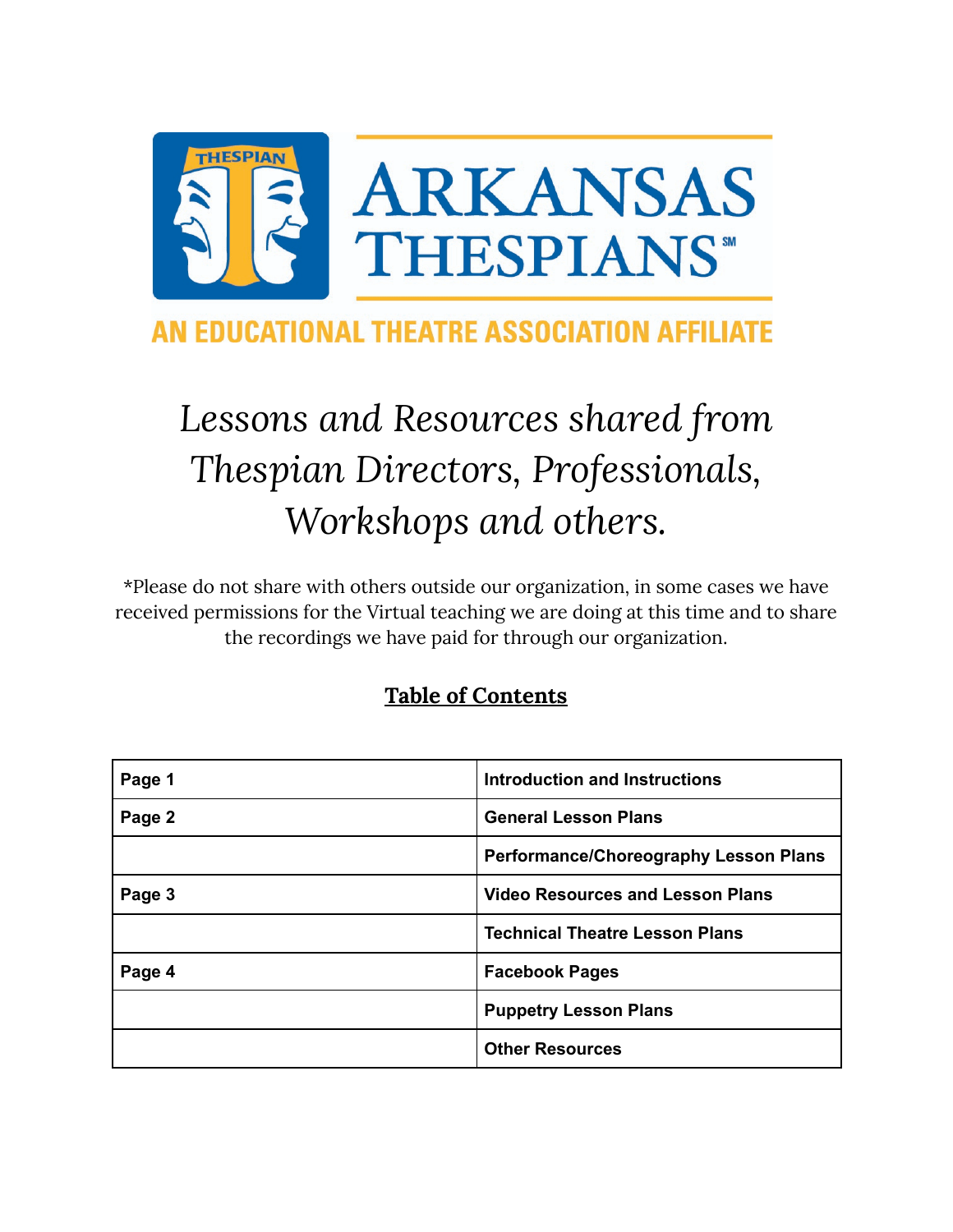### **General Lesson Plans**

**Theatre [Educator](https://learn.schooltheatre.org/resources-for-creating-online-learning) Pro:** This is offered through EDTA for creating online learning

**BYU Theatre [Education](http://tedb.byu.edu/) Database:** Various lesson plans available .

**[Broadway](https://broadwaydirect.com/broadway-themed-activites-to-do-at-home/?utm_medium=email&utm_source=marketingcloud&utm_campaign=BD375&mcid=dk1aOFpyaVFZUUs1aEphbmhxK01ieSt5cXBENG5BQVU=) Direct:** A couple of fun lessons for students to do at home.

**[Theatrefolk](https://www.theatrefolk.com/) - The Drama Teacher Resource Company:** is a free service, but you can upgrade to Drama Teacher academy. I have used this for years for units, lesson plans, classroom resources and PD. I pay for mine, but you could also ask your school to pay for a subscription. They are also constantly updating and have tried to make new digital learning resources. Stagecraft included.

**[Imagineering](https://disneyparks.disney.go.com/blog/2019/08/walt-disney-imagineering-partners-with-khan-academy-to-bring-you-imagineering-in-a-box/?fbclid=IwAR2iQCN3C6AZStKAvreVIGtK-G6R6mubPTcacgtvkTEcfqEA7Tx2tF10jow) in a Box:** Free online program that brings together the diverse talents of Disney Imagineers around the world for a one-of-a-kind learning experience and is part of Disney's commitment to helping today's youth create the future they imagine.

#### **Performance/Choreography Lesson Plans**

**Daily 8 [Count:](https://www.daily8count.com/home)** Our very own Brian Curl daily dose of choreography

**Make Your Own [Show/Channel:](https://docs.google.com/document/d/1EkPb26IzwJS9_3VWlBGXML3RzvUClM15LHO_E3L8Gj4/edit?usp=sharing)** Students utilize Flipgrid (or other platform/device) to create their own streaming channel (private) where they share a new "program" or "trailer" or "infomercial" on Flipgrid. Started this with my 8th graders, and will move onto older grades next. (Note from experience - stress quality over length. TikToks can be hilarious and better than a ten-minute rant or ramble.) \*I am currently grading on completion for these, but you can create rubrics using Flipgrid.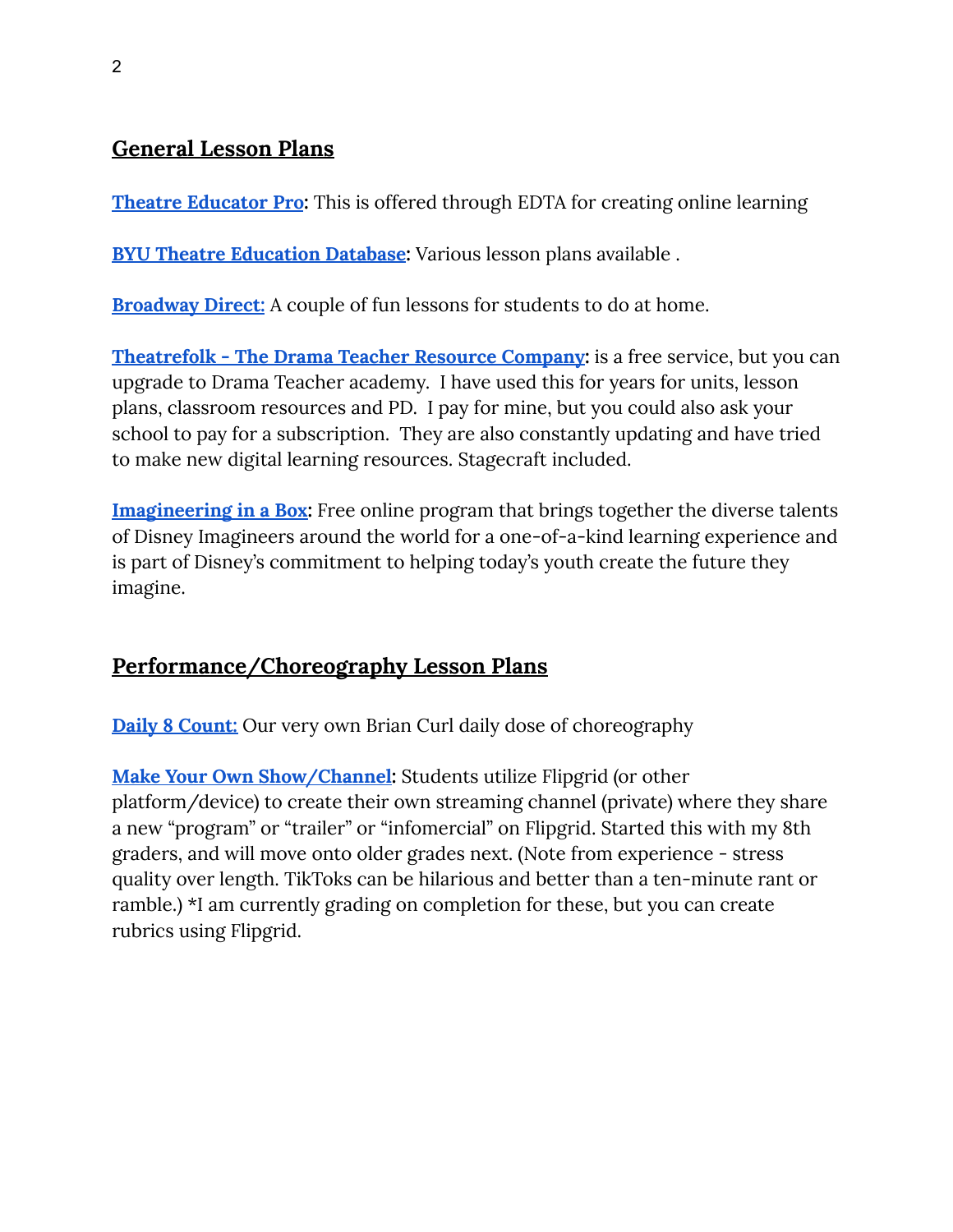#### **Video Resources and Lesson Plans**

**Drama [Notebook](https://www.dramanotebook.com/watch-free-plays-online/):** This website lists about 60 free theatre performances that were filmed live.

**[TedEd](https://ed.ted.com/):** Lessons for all ages in TED talks.

**A Prairie Home [Companion:](https://www.prairiehome.org/about/history.html)** Radio recording.

**PBS Theatre [Recordings](https://ca.pbslearningmedia.org/subjects/the-arts/theater/)**

**[Broadway](https://www.playbill.com/article/noah-ricketts-ryann-redmond-more-team-up-with-broadway-dreams-for-daily-free-arts-training) Dreams lessons with Zoom**

**Tour 11 [Theaters](https://artsandculture.google.com/theme/11-dramatic-virtual-tours-of-stages-around-the-world/1gJiszMqltReJA?hl=en&fbclid=IwAR3RHU9JLtOjigFOgQrcTy2vShY3hrRcOOoQfSOGwSAnBLEzv2PiK7LUrCY) around the world**

### **Technical Theatre Lesson Plans**

**[Light](http://scenicandlighting.com/academic/light-labs-and-more/) Labs:** This website has several interactive light labs including a gobo lab and a few other really cool resources.

**Stagecraft Stage [Management](https://youtu.be/zUw1qI9NK38?list=PLN-OjYMEaB0kDCAkG-hbl7AshPykLrLA8) Course:** Standby Cue 101- YouTube series. Instructor notes and quizzes you can turn into a Google Form linked **HERE**. Credit to David McGraw at [davidjmcgraw@sm-sim.com](mailto:davidjmcgraw@sm-sim.com) for making this course free. Can be a multi-week project for beginners.

**[Stagecraft](https://docs.google.com/document/d/1wcceMqpX4jldx4wncMCc3ODaO4OX1C_Cu-OyjqBI17E/edit?usp=sharing) I Choice Board:** I created this using ideas from other instructors to give students varied options they can choose based on limited experience, time at their disposal, and materials/tech available to them. Feel free to make copies/borrow any part of it. Please don't use my Flipgrid code, though. :) \*I am currently grading for completion.